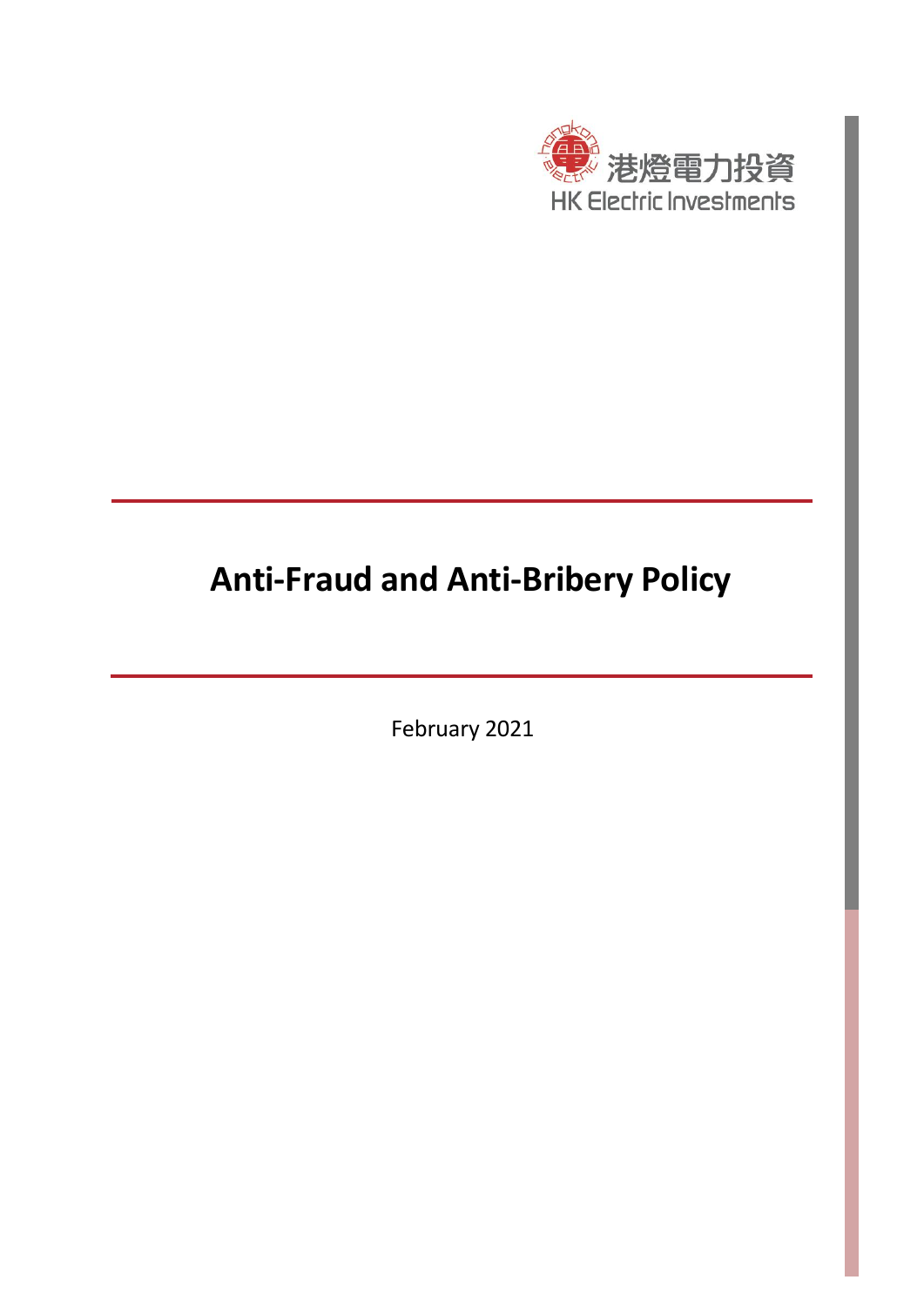

# **Table of Contents**

| 1.  | <b>Policy Statement</b>                                                              | P.3   |
|-----|--------------------------------------------------------------------------------------|-------|
| 2.  | Prohibition on Improper Payments, Kickbacks and Other<br>Forms of Bribery            | P.4   |
| 3.  | Political and Charitable Contributions and Sponsorships                              | P.4   |
| 4.  | <b>Facilitation Payments</b>                                                         | P.5   |
| 5.  | <b>Gifts and Hospitality</b>                                                         | P.5   |
| 6.  | Procurement of Goods and Services by the Group and Other<br><b>Business Partners</b> | P.6   |
| 7.  | <b>Third Party Representatives</b>                                                   | P. 7  |
| 8.  | <b>Communication and Training</b>                                                    | P.8   |
| 9.  | <b>Books and Records</b>                                                             | P.8   |
| 10. | <b>Fraud Risk Assessment</b>                                                         | P.8   |
| 11. | Reporting of Bribery and Suspicious Activity                                         | P.9   |
| 12. | Appendix 1: Fraud                                                                    | P. 10 |
| 13. | Appendix 2: Bribery                                                                  | P. 11 |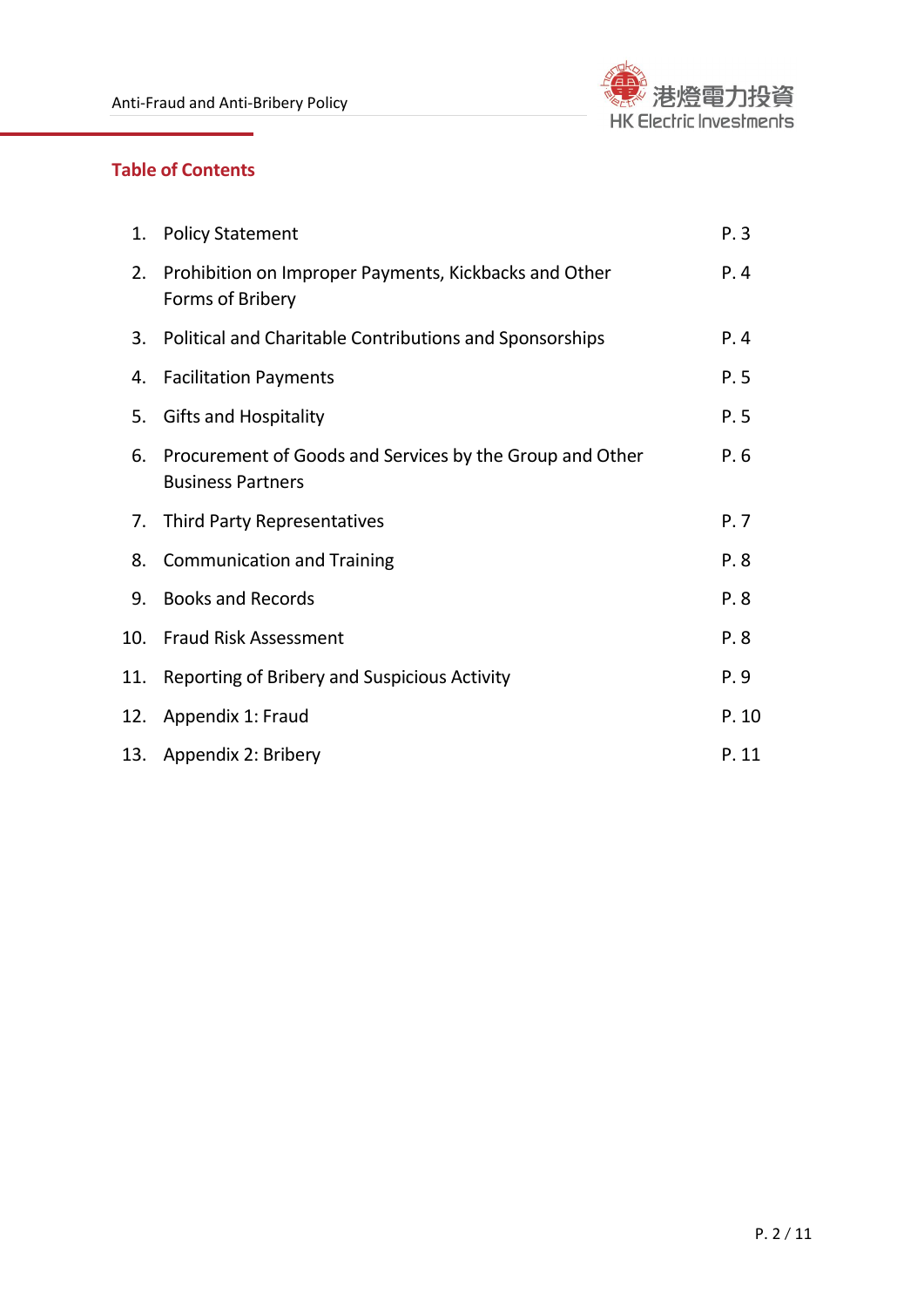

# **1. Policy Statement**

- 1.1 HK Electric Investments Limited (the "Company"), and its subsidiaries including The Hongkong Electric Company, Limited (collectively, the "Group") is committed to upholding high standards of business integrity, honesty and transparency in all its business dealings. The Group strictly prohibits any form of fraud or bribery, and is committed to the prevention, deterrence, detection and investigation of all forms of fraud and bribery.
- 1.2 The Board of the Company is accountable for the implementation of the Group's antifraud or bribery efforts (including core values, code of conduct, risk management, internal controls, communication and training, oversight and monitoring). Executive Directors of the Company are responsible for ensuring the effective implementation and in particular, the monitoring and investigation of any material fraudulent or bribery activities committed within the Group.
- 1.3 Fraud or bribery damages a company's reputation and undermines its relationship with its regulators and its customers, business partners and competitors. It may lead to criminal prosecution of or regulatory action against a company or its employees, resulting in the imposition of criminal or civil penalties, including fines and imprisonment, and could damage a company's business. Definition of fraud and some examples of fraudulent behaviour that may impact the Group are set out in Appendix 1 to this Policy.
- 1.4 This Policy applies to the Group, and to all directors, officers and employees of the Group (which for these purposes includes temporary or contract staff) (the "Employees"), as well as its Third Party Representatives (as further described in paragraph 7 below).
- 1.5 All Employees are required to comply with this Policy, as well as any additional requirements set by their employing company or by local law (which may be stricter than those set out in this Policy), the breach of which may lead to disciplinary action that might ultimately result in termination of employment and/or personal civil or criminal sanctions.
- 1.6 This Policy sets out the minimum standards of conduct to which all Employees are required to comply. This Policy should be read in conjunction with the Group's Code of Conduct.
- 1.7 Questions in relation to this Policy should be directed to the Group's internal audit function, or to the senior member of management designated by the management of an Employee's employing company.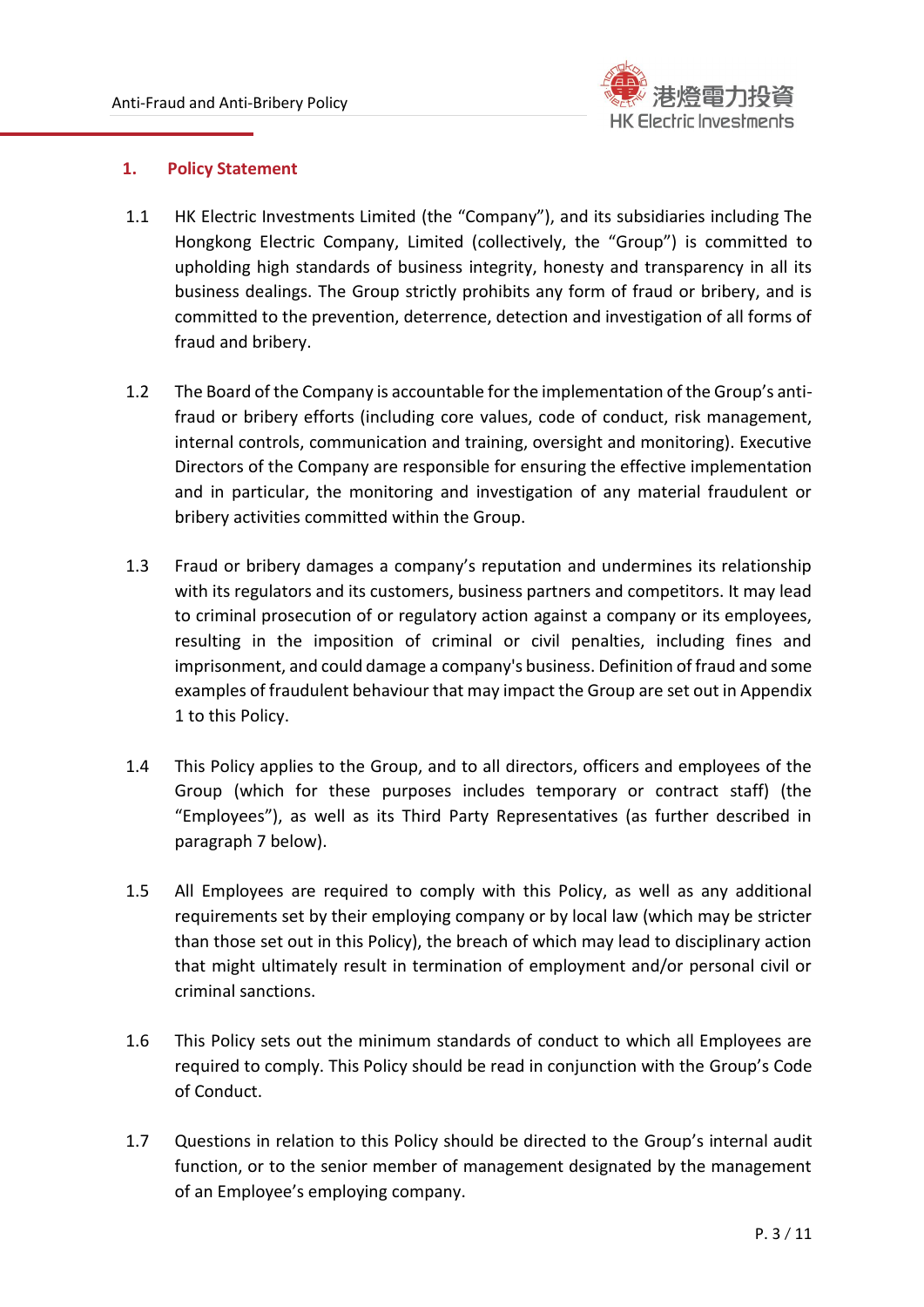

# **2. Prohibition on Improper Payments, Kickbacks and Other Forms of Bribery**

- 2.1 Guidance on what could constitute "bribery" is contained in Appendix 2 to this Policy.
- 2.2 Employees are strictly prohibited (whether acting in their own capacity or on the Group's behalf) from:
	- (a) offering, promising, giving or authorising, directly or indirectly, any bribe or kickback to or for the benefit of any person (whether in private or public office) in order to obtain any improper business or other improper advantage for the Group;
	- (b) soliciting, accepting or receiving (whether for the Group's benefit, their own benefit or that of their family, friends, associates or acquaintances) any bribe or kickback from any person (whether in private or public office) in return for providing any improper business or other improper advantage in relation to the Group's business;
	- (c) otherwise using illegal or improper means (including bribes, favours, blackmail, financial payments, inducements, secret commissions or other rewards) to influence the actions of others; or
	- (d) acting as an intermediary for a third party in the solicitation, acceptance, payment or offer of a bribe or kickback.
- 2.3 As well as complying strictly with the provisions in this Policy, Employees must exercise common sense and judgment in assessing whether any arrangement could be perceived to be corrupt or otherwise inappropriate.

# **3. Political and Charitable Contributions and Sponsorships**

3.1 It is the Group's general policy not to make any form of donation to political associations or individual politicians. Employees must not use any funds or assets of the Group for contributions to any political party or candidate for public office. In addition, no Employee may make any political contribution as a representative of the Group or create the impression that he or she is acting as a representative of the Group. If any requests are made for political contributions by the Group, such requests should be referred, via the head of the Group's public affairs function, to the Chief Executive Officer for consideration. Please also refer to the Group's Media, Public Engagement and Donation Policy.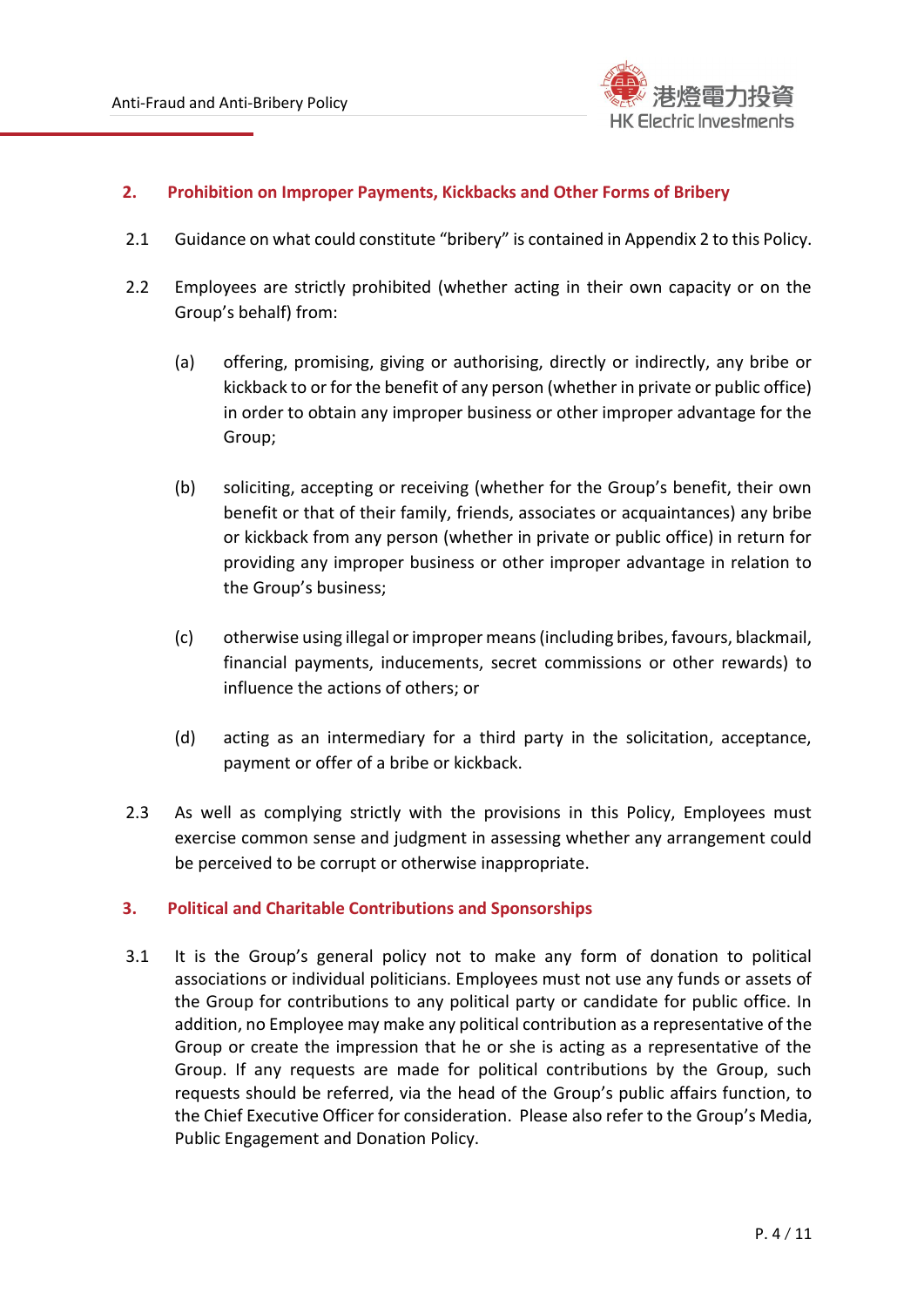

3.2 Charitable donations and sponsorships may in some circumstances constitute a disguised form of bribery. Therefore, such activities should strictly follow the procedures set out in the Group's Media, Public Engagement and Donation Policy.

# **4. Facilitation Payments**

4.1 Facilitation payments (i.e. payments demanded in return for speeding up or securing the performance of routine government actions, such as obtaining visas, permits or licences) are prohibited in most countries. Facilitation payments are payments that may constitute a bribe. If the Employee is in doubt, he/she has to consult the Group's legal counsel before making any facilitation payment. There may be rare occasions, in particular where an Employee is under duress (i.e. at risk of loss of life, limb or liberty), where such payments might be acceptable. If in those circumstances a facilitation payment is made, the Employee must notify the head of his/her business unit the matter as soon as reasonably practicable in accordance with the Group's reporting and escalation procedures. Records of any facilitation payments are to be maintained and preserved in accordance with the Group's retention policy. The records must expressly state the nature, purpose, value, date and details of the giver and receiver of the facilitation payment.

# **5. Gifts and Hospitality**

- 5.1 Business gifts and hospitality (the "Business Courtesies") are customary courtesies designed to build goodwill among business partners. In some cultures, they play an important role in business relationships. However, a problem may arise when such courtesies compromise, or appear to compromise, the ability to make objective and fair business decisions. Offering or receiving any gift, gratuity or hospitality that might be perceived to unfairly influence a business relationship should be avoided. The following guidelines apply at all times.
- 5.2 Business Courtesies must comply with the following principles:
	- (a) they must be reasonable and not excessive;
	- (b) they must be of modest value, both in isolation and when considered in the context of other gifts and hospitality offered to the same recipient (please refer to the Group's Code of Conduct for the maximum allowable limit of advantage(s));
	- (c) they must be appropriate and consistent with reasonable business practice;
	- (d) they must be offered or received in an open and transparent manner;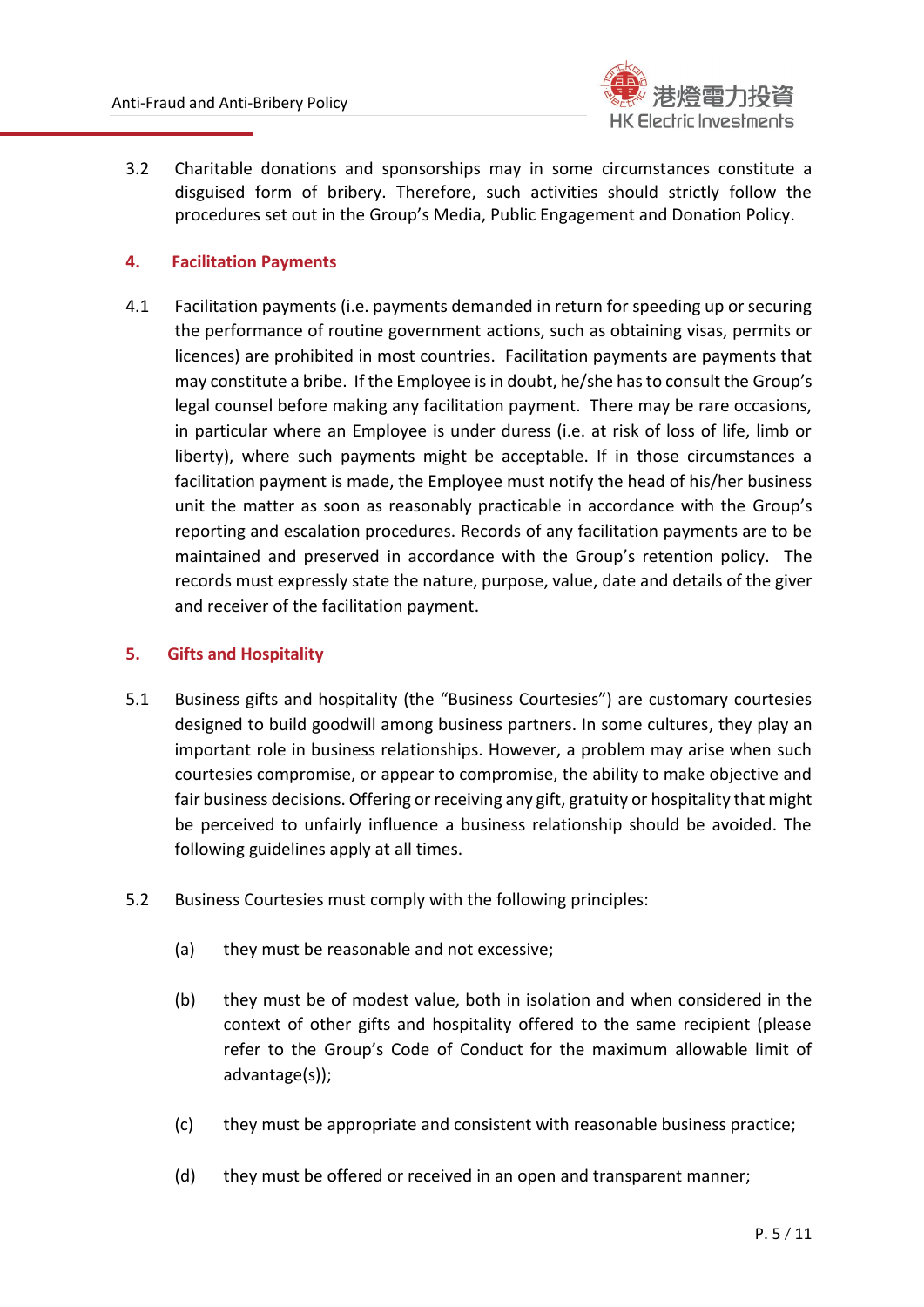

- (e) they must be provided with the intent only to build or maintain a business relationship or offer normal courtesy, rather than to influence the recipient's objectivity in making a specific business decision;
- (f) they should never be offered in return for financial or personal gain; and
- (g) they must be permissible under all applicable laws, rules and regulations. When dealing with a public official, the official's country will often have laws imposing limits on the level of hospitality and gifts which can be accepted, and those laws must be strictly adhered to. When dealing with the private sector, gifts or hospitality should not exceed any limits imposed by the recipient's organisation.
- 5.3 Employees should use good judgment. It is not a sufficient or acceptable justification to claim that "everyone else does it". Employees should consider whether public disclosure of the Business Courtesy would cause embarrassment to the Group or the recipient and, if so, it should not be provided or accepted. In determining whether a specific business courtesy lies within the bounds of acceptable business practice, employees are encouraged to discuss the issue with their supervisor.
- 5.4 Each Group company is to have a procedure in place whereby Business Courtesies outside the normal course of business are documented and recorded, whenever accepted, given or rejected. The record must expressly state the nature, purpose, value (if known) and date of the Business Courtesy and also details of the giver and receiver of the Business Courtesy. Such records must be preserved in accordance with the Group's retention policy.
- 5.5 Each company within the Group is to adhere to the Group's Code of Conduct for the maximum allowable limit of giving, and receiving, of gifts (including gift cards and gift certificates or vouchers) and advantages, above which prior written approval must be sought from an Executive Director of the Company. In determining whether to approve gifts or advantages of a value higher than the maximum allowable limit, the Executive Director shall follow the principles set out in paragraphs 5.2 and 5.3 above.
- 5.6 Employees must not pay for Business Courtesies personally as a way to evade the requirements under this Policy.

# **6. Procurement of Goods and Services by the Group and Other Business Partners**

6.1 The Group is committed to dealing with its customers and suppliers in a fair, honest and professional manner, while seeking best value for the business. Potential suppliers are treated on an equal basis and no unmerited favouritism is to be shown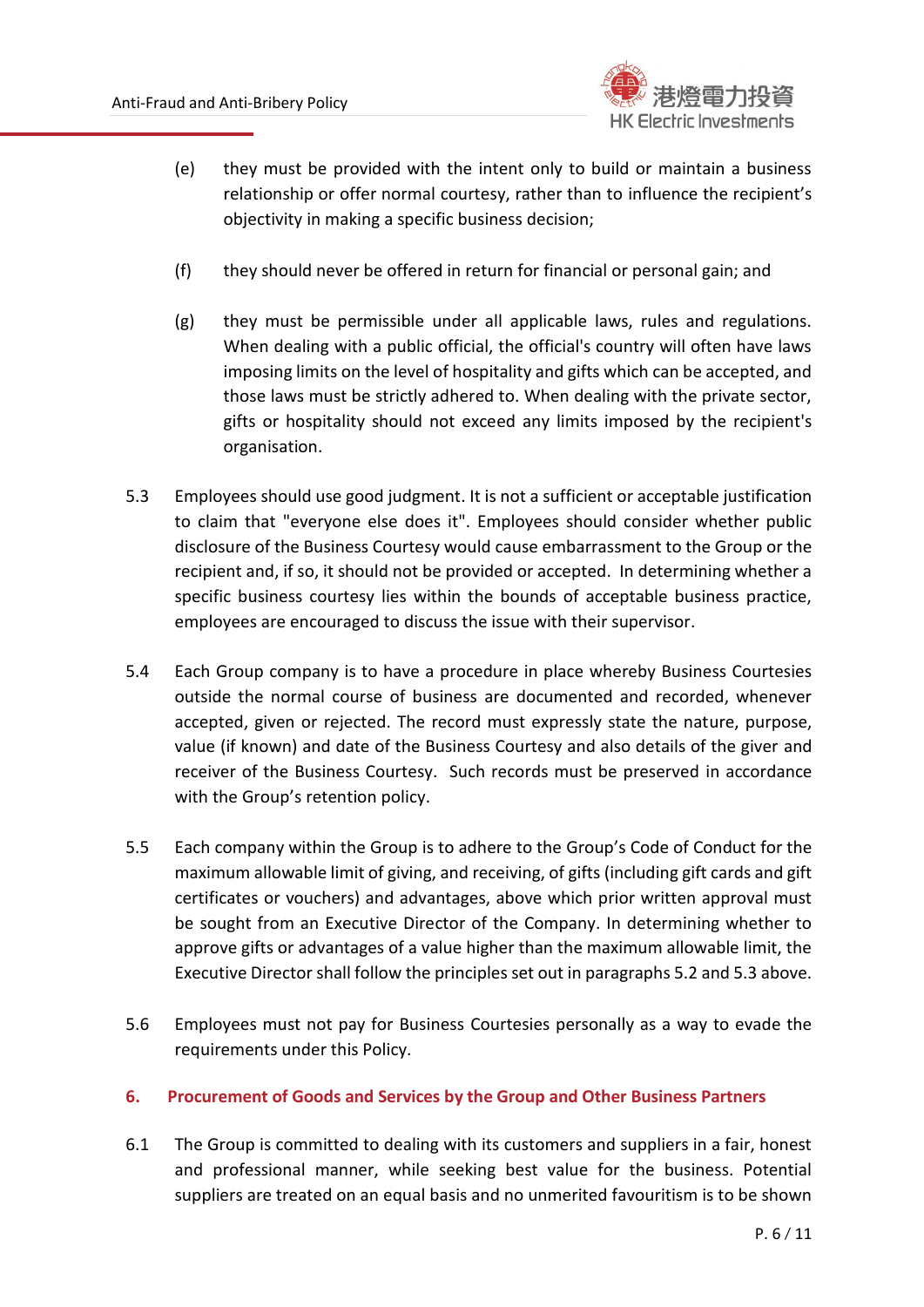

in the procurement of goods and services according to the Group's commercial procedures. The Group conducts its procurement practices in a fair and transparent manner and Employees must act with due care and diligence when evaluating prospective contractors and suppliers. Proper measures will be taken should these suppliers/vendors are found to be in breach of laws or regulations.

6.2 The Group will not deal with contractors and suppliers and other potential business partners known to be paying bribes and/or engaging in corrupt activity. Appropriate levels of diligence are to be conducted by adequately skilled persons in the selection and renewal of new and existing contractors and suppliers and other business partners (such as a joint venture partner) commensurate with the bribery risk associated with a particular relationship.

# **7. Third Party Representatives**

- 7.1 Anti-bribery legislation in some countries imposes criminal liability for a company's failure to prevent bribery by anyone providing services for or on behalf of the company. The Group is committed to promoting anti-fraud and anti-bribery practices amongst any third-party representatives it engages ("Third Party Representatives"). Examples of Third Party Representatives could include advisers, agents, consultants, introducers and finders, and political lobbyists. The prohibitions in this Policy apply to Third Party Representatives engaged to represent the Group's interests, breach of which could result in termination of their engagement.
- 7.2 To minimise the risk of Third Party Representatives engaging in inappropriate conduct, Group companies should:
	- (a) always act with due care and diligence in selecting Third Party Representatives and in monitoring their activity;
	- (b) ensure that Third Party Representatives are aware of and respect this Policy;
	- (c) consider that the contractual agreements with Third Party Representatives should allow for termination of their engagement if this Policy is breached;
	- (d) ensure that all fees and expenses paid to Third Party Representatives are appropriate and justifiable remuneration, which is commercially reasonable under the circumstances, for legitimate services rendered by the Third Party Representatives; and
	- (e) keep accurate financial records of all payments.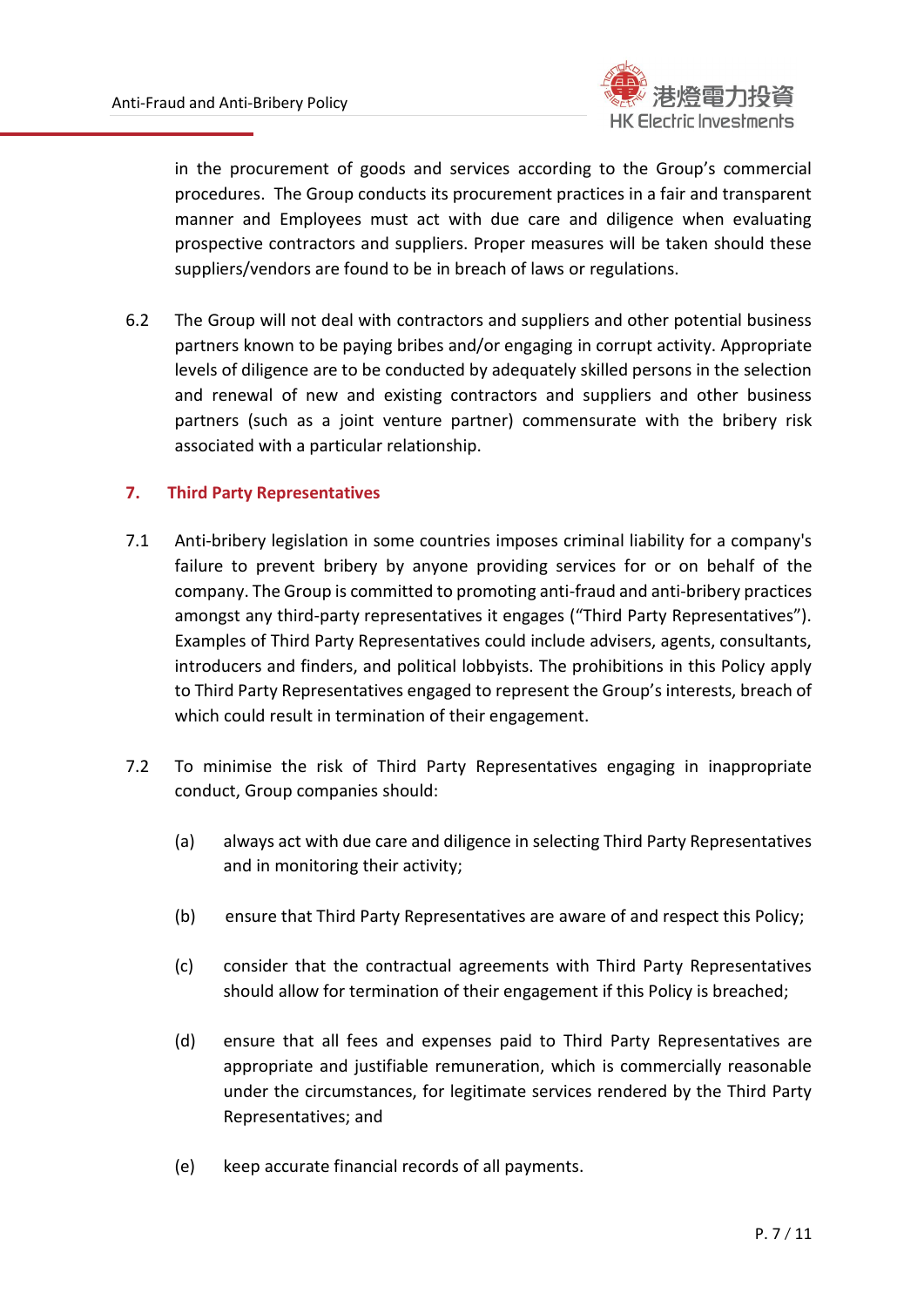

#### **8. Communication and Training**

- 8.1 Each Group company is to ensure that Employees are informed about and understand this Policy, including applicable local procedures and requirements, and that there is a clear escalation procedure for reporting actual or suspected breaches of this Policy and suspicious activity. Each Group company is to make this Policy available to all Employees (whether in hard copy or online) and to provide briefings to new Employees. Employees should receive regular training relating to fraud and bribery risks faced by their organisation, as well as compliance with laws, regulations and standards of conduct which are relevant to their field of business.
- 8.2 It is every Employee's responsibility to counter fraud and bribery by complying with this Policy.
- 8.3 It is the responsibility of every manager to communicate this Policy. Managers should ensure that all Employees reporting to them, and external parties within their area of responsibility working on behalf of their respective companies, understand and comply with the prohibitions in this Policy.
- 8.4 No Employee will suffer demotion, penalty, or other adverse consequences for refusing to pay bribes even if such refusal may result in the Group losing business.

# **9. Books and Records**

- 9.1 Each Group company should establish a robust financial and accounting control system, including adequate segregation of duties, authorisation controls and logging of entries or changes to ensure the accuracy and completeness of its books of account, as well as to prevent or detect any irregularities. Such system is subject to regular review and audit.
- 9.2 Accurate records of all company transactions and (where required under paragraph 5.4) Business Courtesies must be kept. All receipts and expenditures must be supported by documents that describe them accurately and properly. The falsification of any book, record or account of any company within the Group is prohibited.

# **10. Fraud Risk Assessment**

10.1 Fraud Risk Assessment Mechanism should be established and Fraud Risk Assessment should be conducted on a regular basis.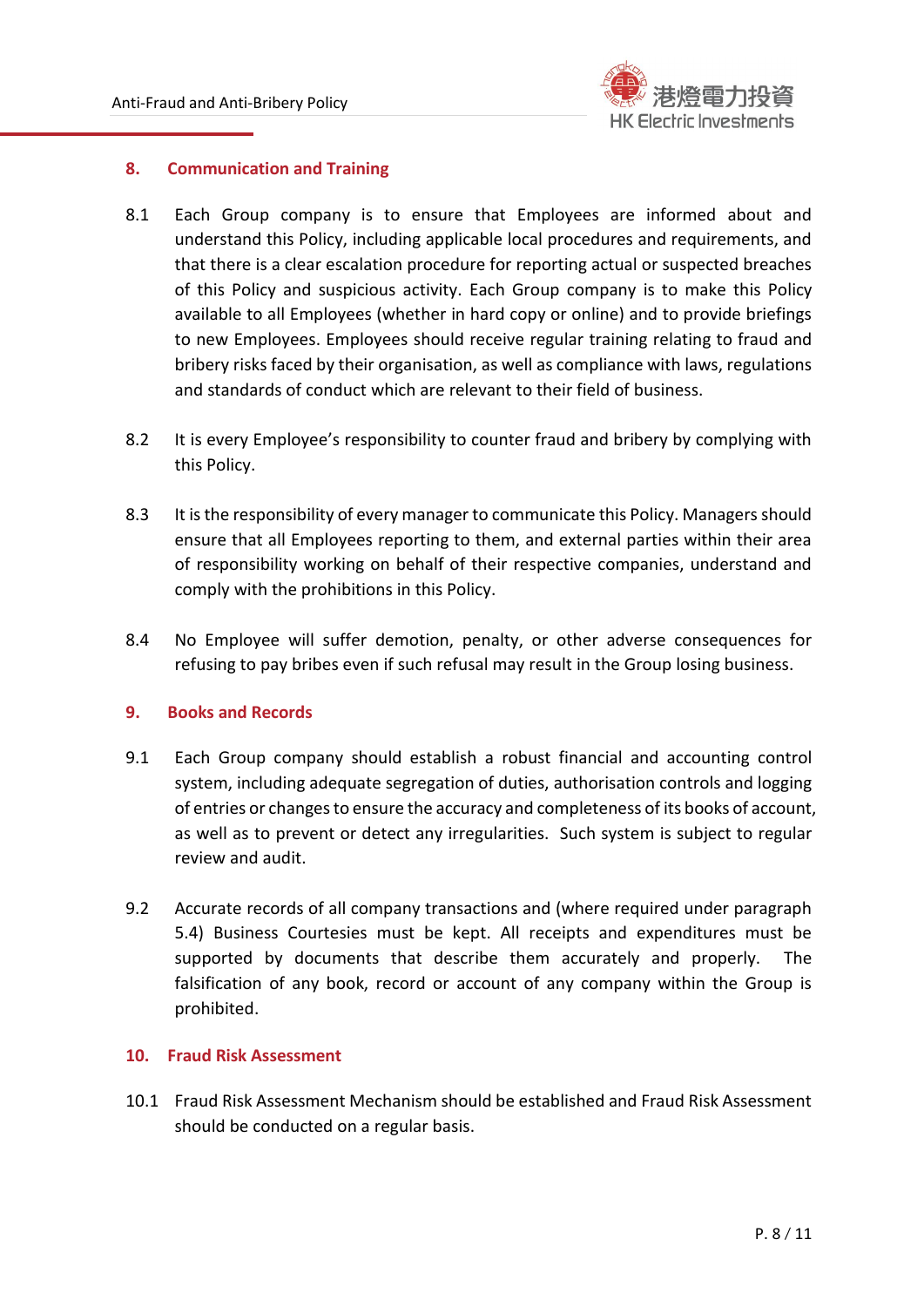

# **11. Reporting of Bribery and Suspicious Activity**

- 11.1 If an Employee becomes aware of any actual or suspected breach of this Policy, he/she must report such incidents in accordance with the Group's Code of Conduct or any other reporting and escalation procedures.
- 11.2 To facilitate the formal risk review and assessment by the Group, all functional units should keep a register recording both suspected and actual incidents regardless of the amounts involved, and report the relevant statistics to the head of the internal audit function on a quarterly basis. In addition, all the relevant information related to such cases should be made readily available for independent review and follow-up by the internal audit function.
- 11.3 Employees are actively encouraged to report any concerns regarding fraud and bribery. Procedures are in place to ensure that such complaints are logged, investigated and appropriate action is taken. All reports of fraud or bribery are to be investigated and appropriate sanctions employed. Complaints are to be treated confidentially to the extent possible, and Employees raising legitimate concerns in good faith are to be protected. Retaliation of any kind against any Employee for making good-faith reports about actual or suspected violation of this Policy will not be permitted.
- 11.4 Employees must cooperate fully and openly with any investigation into alleged or suspected corrupt activity or breach of this Policy. Failure to cooperate or to provide truthful information may also lead to the Employee being subject to disciplinary action, up to and including dismissal.

- E N D -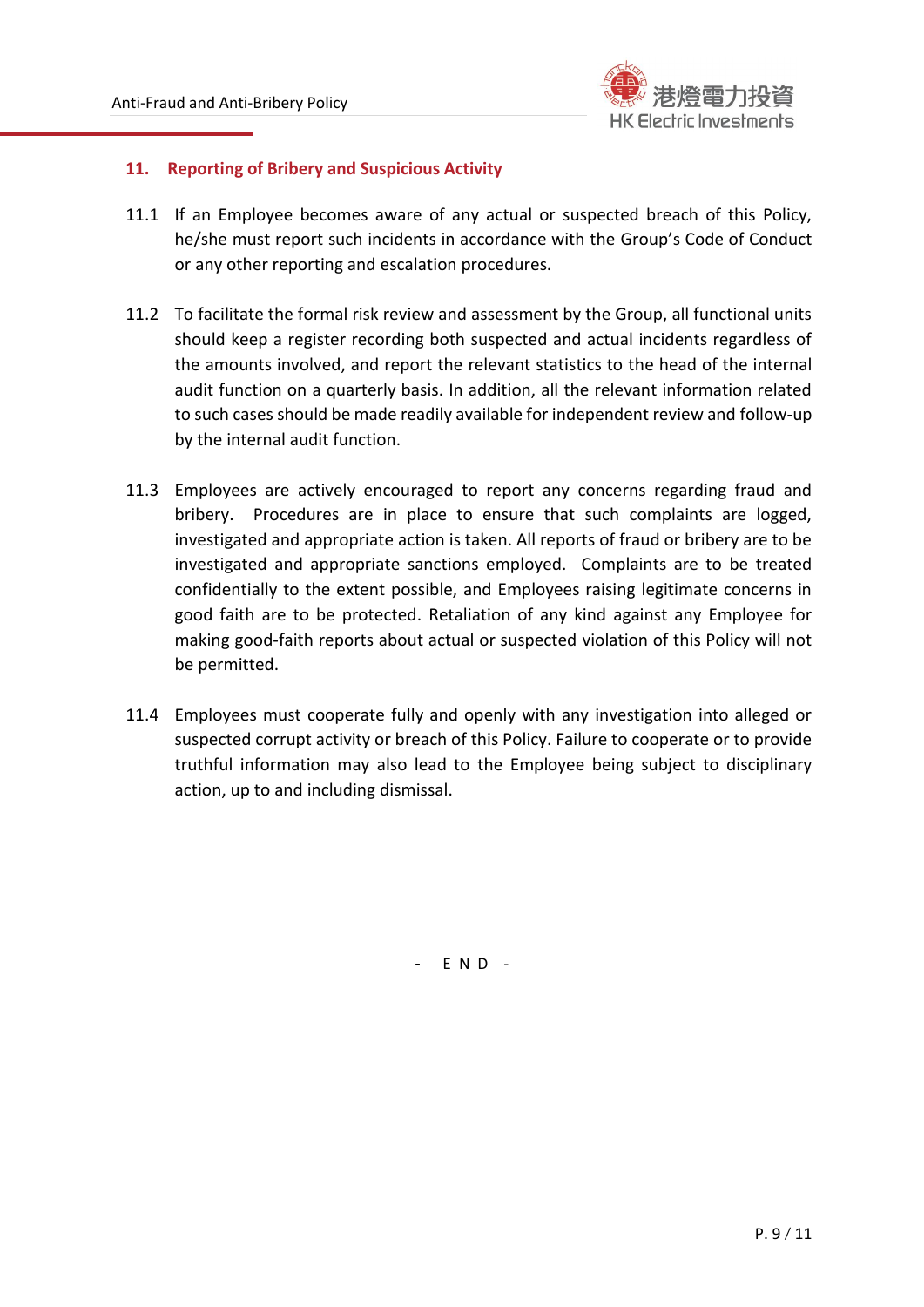

#### **Appendix 1: Fraud**

- 1. The term "fraud" commonly encompasses deceptive conduct with the intention of making some form of financial or personal gain, or making another person suffer a loss. It includes, but is not limited to, deception, bribery, forgery, extortion, theft, conspiracy, embezzlement, misappropriation, false representation, concealment of material facts, and collusion.
- 2. Examples of general types of fraudulent behaviour that may impact the Group include but are not limited to:
	- (a) obtaining financial advantages or any other benefits by deception or abuse of authority granted by virtue of official position or duty;
	- (b) unauthorised trading activities involving conflict of interest and/or gaining of personal interests;
	- (c) improper use of business information not released to the public and/or commercially sensitive information;
	- (d) theft, unauthorised use and/or disposal of Group assets or resources;
	- (e) false accounting and/or misleading disclosures;
	- (f) false declaration of work performed or mis-statement of materials used in projects; and
	- (g) false payroll, false invoicing or false expense claims.
- 3. There is no set monetary threshold that defines a fraud. It is not necessary for the fraud to be successful to be viewed as a fraud.